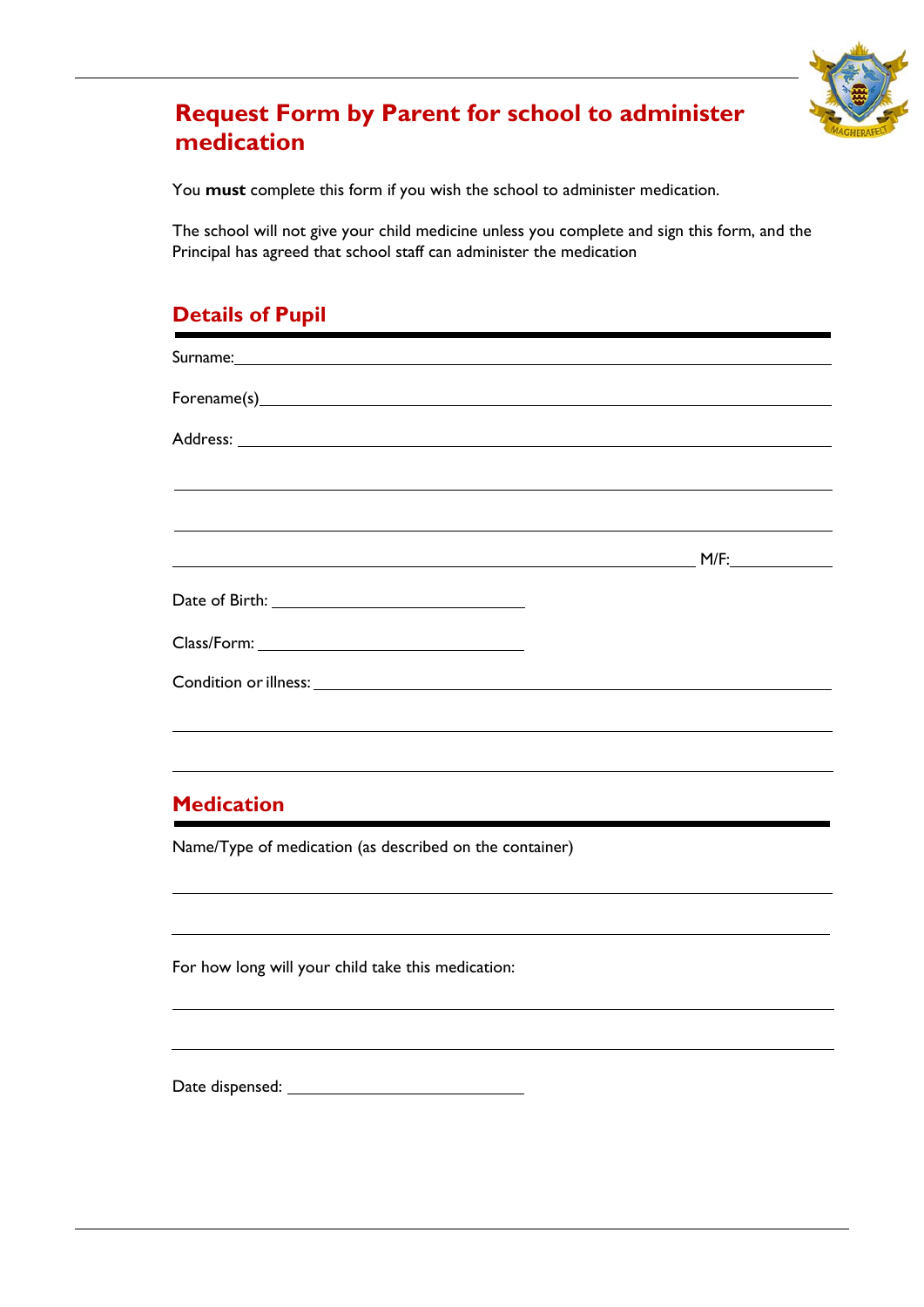|  |  | Full directions for use: |  |  |
|--|--|--------------------------|--|--|
|--|--|--------------------------|--|--|



| Dosage and method:                                                               |  |
|----------------------------------------------------------------------------------|--|
| ,我们也不能在这里的时候,我们也不能在这里的时候,我们也不能会在这里的时候,我们也不能会在这里的时候,我们也不能会在这里的时候,我们也不能会在这里的时候,我们也 |  |
|                                                                                  |  |
| Special precautions:                                                             |  |
|                                                                                  |  |
| Side effects:                                                                    |  |
|                                                                                  |  |
|                                                                                  |  |
| Procedures to take in an Emergency:                                              |  |
|                                                                                  |  |

#### **Contact Details**

Name: Daytime Telephone No

Relationship to Pupil

Address: **Address: Address: Address: Address: Address: Address: Address: Address: Address: Address: Address: Address: Address: Address: Address: Address: Address: Address: Address: Add** 

I understand that I must deliver the medicine personally to [agreed member of staff] and accept that this is a service which the school is not obliged to undertake.

| Date:                  |  |
|------------------------|--|
|                        |  |
| Relationship to pupil: |  |
|                        |  |